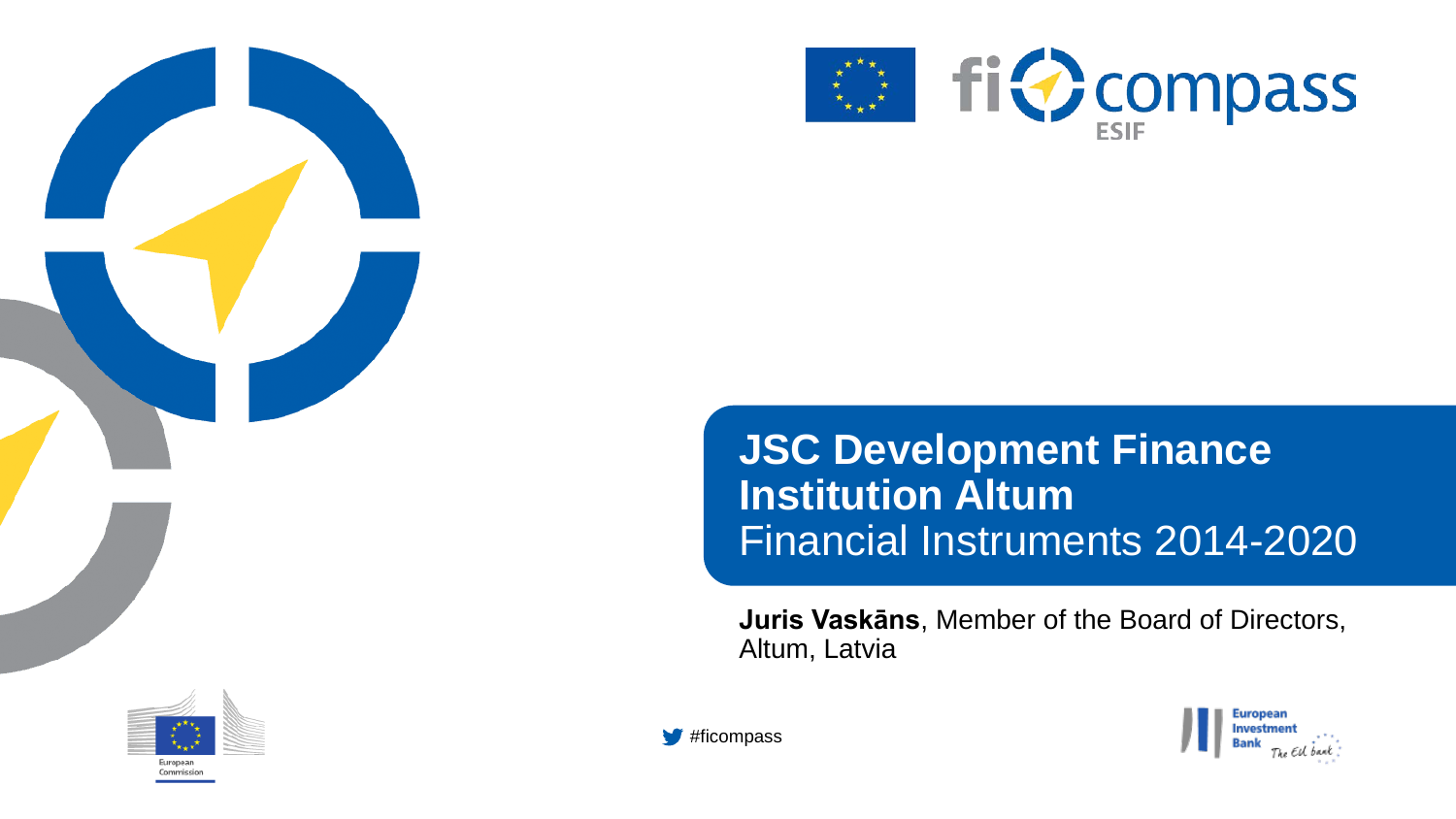### **ALTUM: GENERAL INFORMATION**



- ▶ 100% state-owned financial institution
- Access to finance, areas prioritised by the government, where other market players don't act
- $\blacktriangleright$  The state policy in the national economy
- Moody's Baa1

Commissio





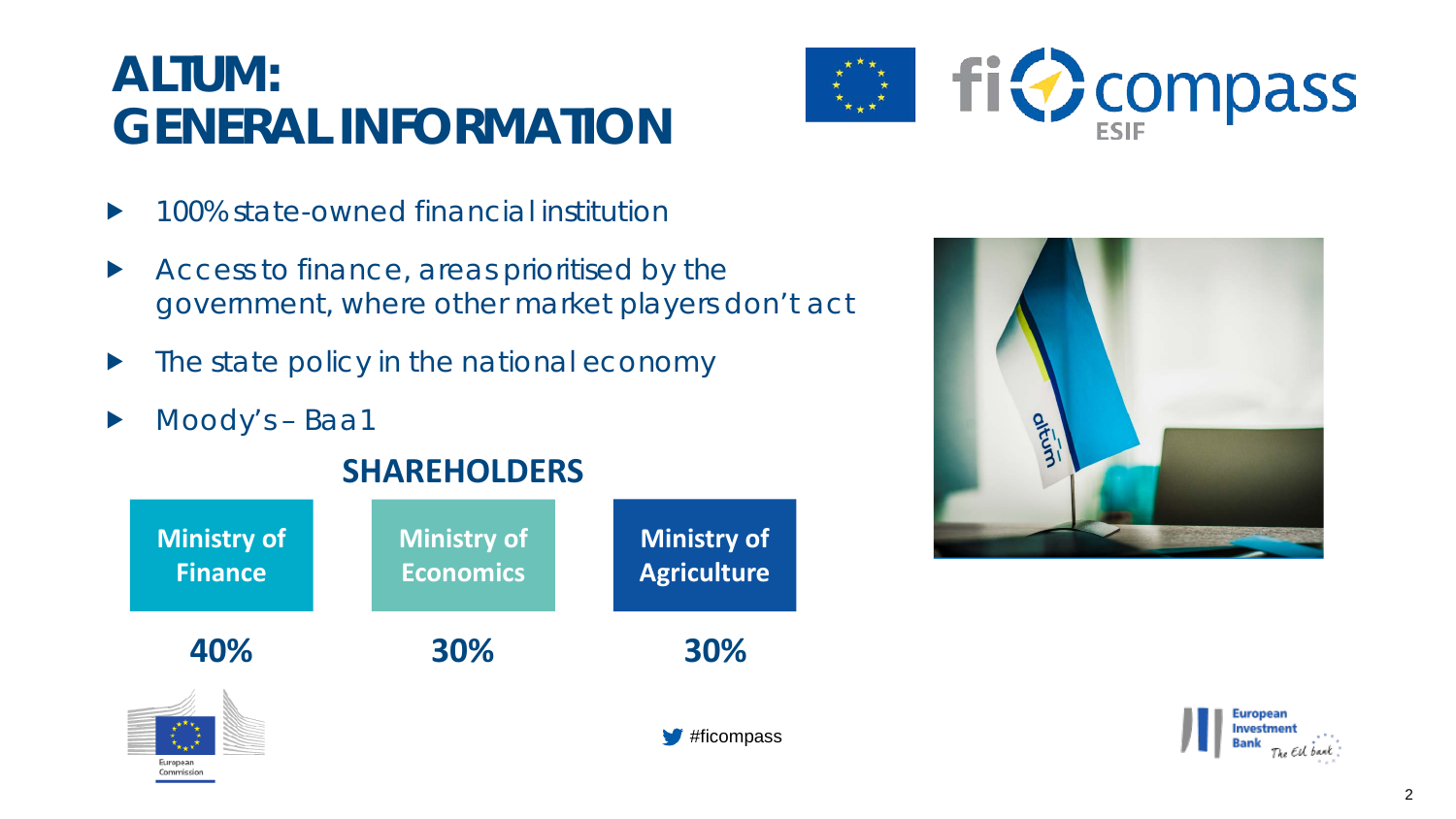### **ALTUM**

#### **MISSION**

**We help Latvia grow**

#### VISION

**To be a partner and financial expert in economic development**

VALUES

**Team Excellence Responsibility**









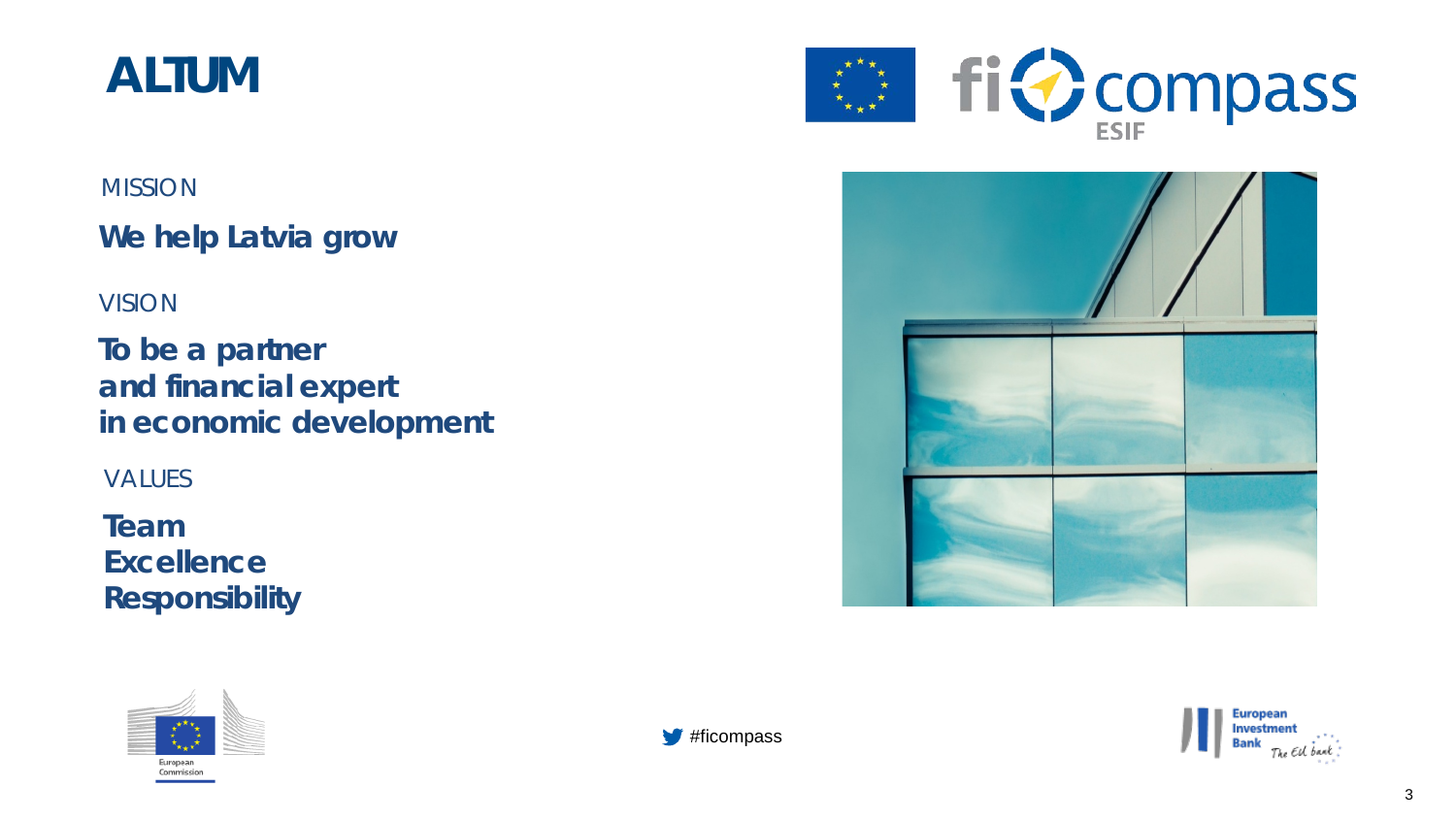# **ALTUM BUSINESS MODEL**





**VENTURE CAPITAL**

Modest growth

**GUARANTEES**



- Extra credit risk covered by public funding Risk coverage reserve and Portfolio loss reserve
- Guarantees issued by ALTUM have EUR 250M back-up guarantee from the Latvian state
- No dividend payments by law



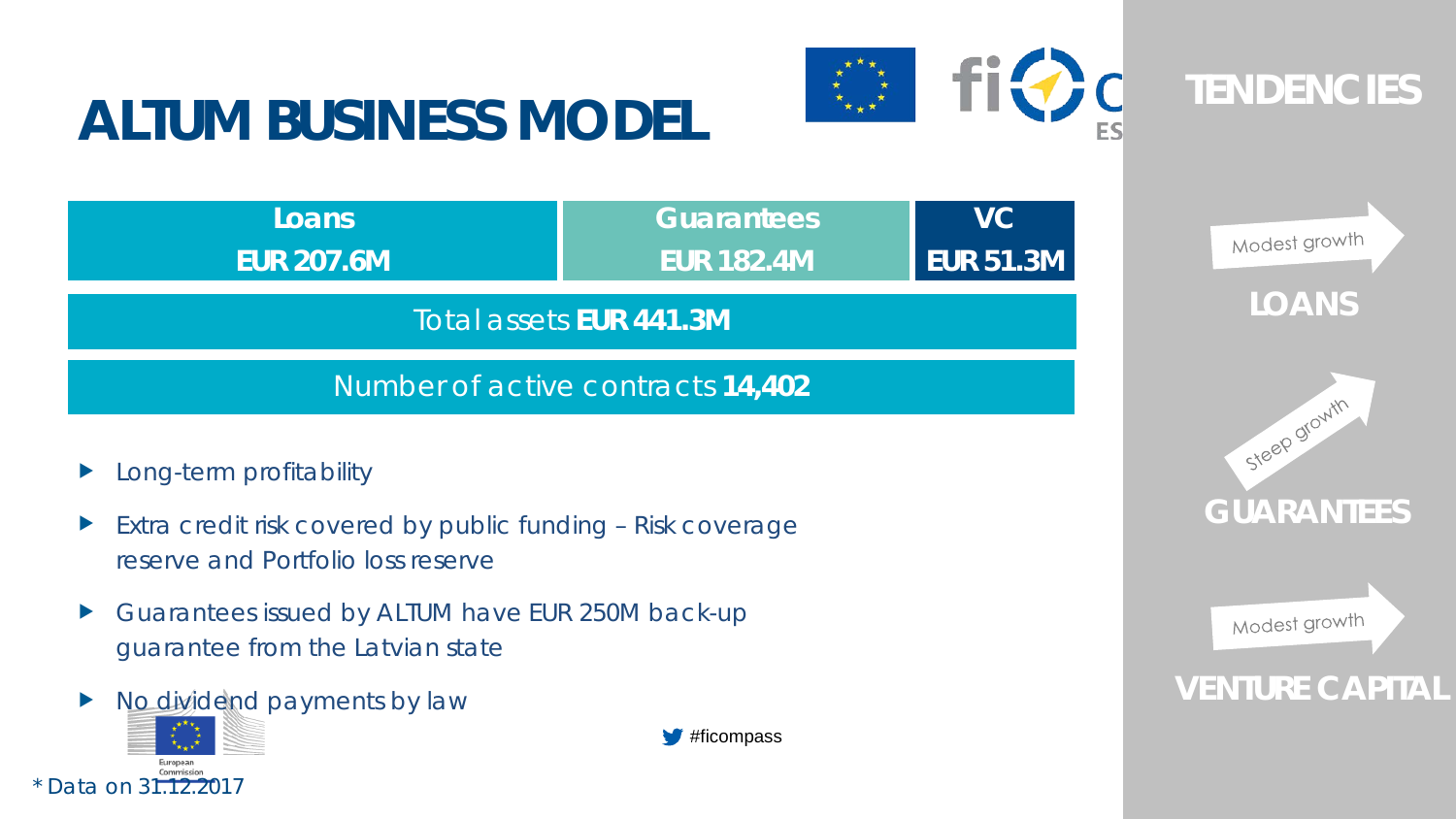## **FUND OF FUNDS**



#### **SUPERVISORY BODIES:**

Managing Authority – Ministry of Finance Responsible Authority – Ministry of Economics Intermediate Body - Central Finance and Contracting Agency

#### **ALTUM - Fund of Funds Manager**  *As Venture Capital fund manager:*

- to select financial intermediaries; to conclude the funding agreements, to invest public resources in funds;
- to monitor the implementation of programmes/funds
- to collect and verify data submitted by fund managers; to prepare reports on the implementation of the financial instruments for supervisory bodies; to collect data on resources paid back to financial instruments;
- to invest and manage interest generated by ESIF.

#### **ALTUM – Investment Fund Manager** *As Loan and Guarantee fund manager:*

- to design and implement the State aid framework;
- to evaluate the business projects;
- to monitor the implementation of programmes/funds/business projects;
- to collect data; to prepare reports on implementation of financial instruments for supervisory bodies; to collect data on resources paid back to financial instruments;
- to invest and manage interests generated by ESIF.





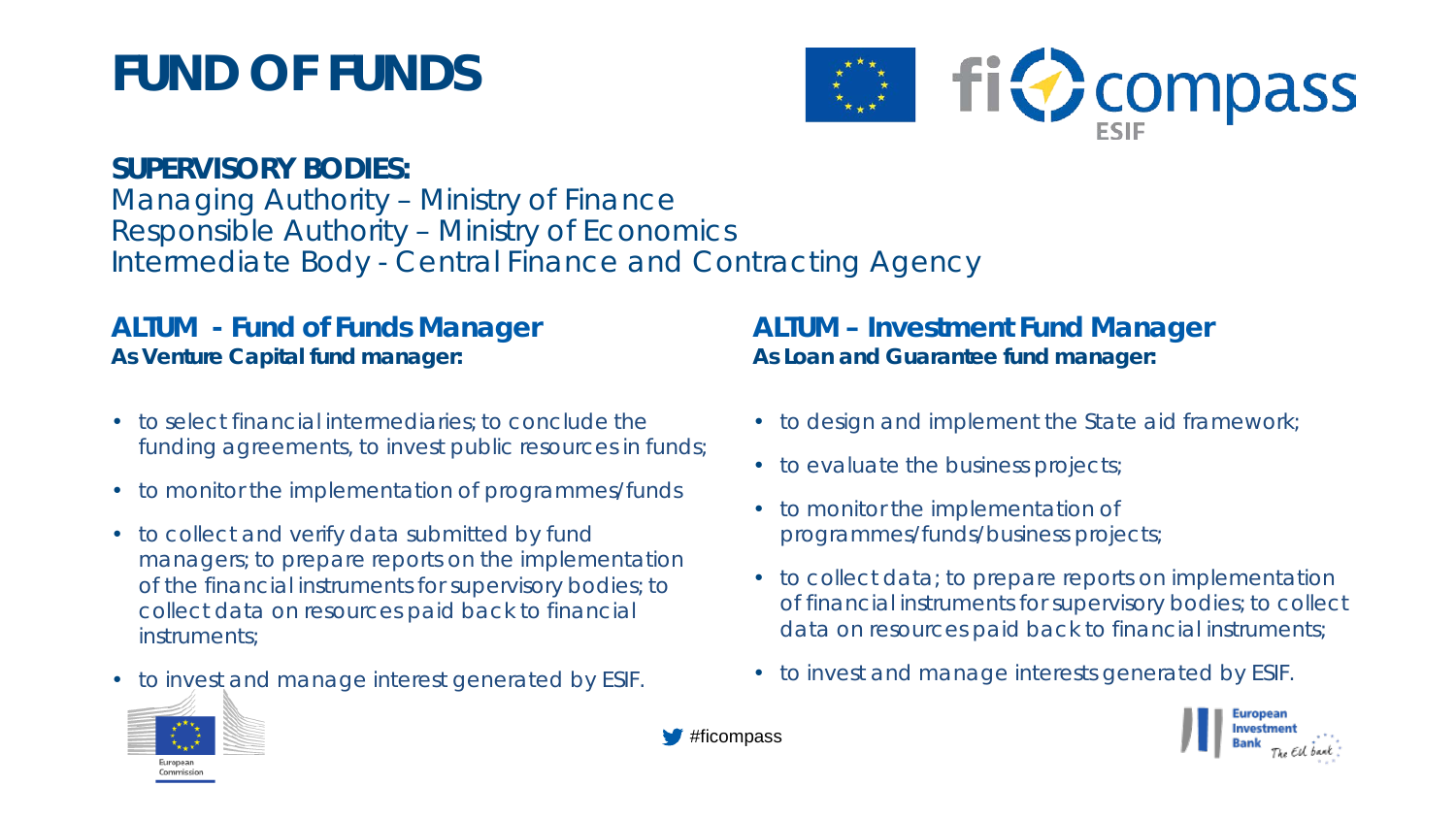## **FINANCIAL INSTRUMENTS 2014 – 2020**

| ۰<br><b>480 mEUR</b>                                     | <b>Venture Capital</b>         | <b>Acceleration</b><br><b>Funds</b>      | <b>Seed Funds</b>                     | <b>Venture Funds</b>                                      | <b>Expansion Funds</b>                                         |
|----------------------------------------------------------|--------------------------------|------------------------------------------|---------------------------------------|-----------------------------------------------------------|----------------------------------------------------------------|
|                                                          | <b>104 mEUR</b>                | 16 mEUR                                  | 10 mEUR                               | 28 mEUR                                                   | 50 mEUR                                                        |
| <b>ERDF</b><br>93 m €<br><b>ALTUM</b><br>51 m $\epsilon$ | 30 mEUR 29 mEUR<br>45 mEUR     | 13 mEUR<br>2 mEUR<br>1 mEUR              | 9 mEUR<br>1 mEUR                      | 8.2 mEUR<br><b>12.8 mEUR</b><br>7 mEUR                    | 15 mEUR<br>15 mEUR<br>20 mEUR                                  |
| 336 m €<br><b>Private</b><br><b>Investors</b>            |                                | Investments up to<br>50/250 kEUR per SME | Investments up to<br>250 kEUR per SME | Investments up to<br>2.1 mEUR per SME                     | Investments up to<br>3.75 mEUR per SME                         |
|                                                          | Loans                          | Micro/Start-up<br>Loans                  | <b>Co-financing</b><br>Loans          |                                                           |                                                                |
|                                                          | 63 mEUR                        | 16 mEUR<br>4 mEUR                        | 15 mEUR<br>5.8 mEUR                   |                                                           |                                                                |
|                                                          | 10 mEUR 21 mEUR 32 mEUR        | 12 mEUR<br>1.6 mEUR (deal level)         | 9.2 mEUR<br>30 mEUR (deal level)      |                                                           |                                                                |
|                                                          |                                | Loans up to<br>25/250 kEUR per SME       | Loans up to 5mEUR<br>per SME          |                                                           |                                                                |
|                                                          | <b>Guarantees</b>              | <b>Guarantees</b>                        |                                       |                                                           |                                                                |
|                                                          |                                | 38 mEUR                                  |                                       |                                                           |                                                                |
|                                                          |                                | 38 mEUR                                  |                                       |                                                           |                                                                |
|                                                          | 38 mEUR $\rightarrow$ 275 mEUR | Guarantees up to<br>3 mEUR per SME       |                                       | <b>NATIONAL</b><br><b>DEVELOPMENT</b><br><b>PLAN 2020</b> | <b>EUROPEAN UNION</b><br>European Regional<br>Development Fund |
|                                                          |                                |                                          |                                       |                                                           | INVESTING IN YOUR FUTURE                                       |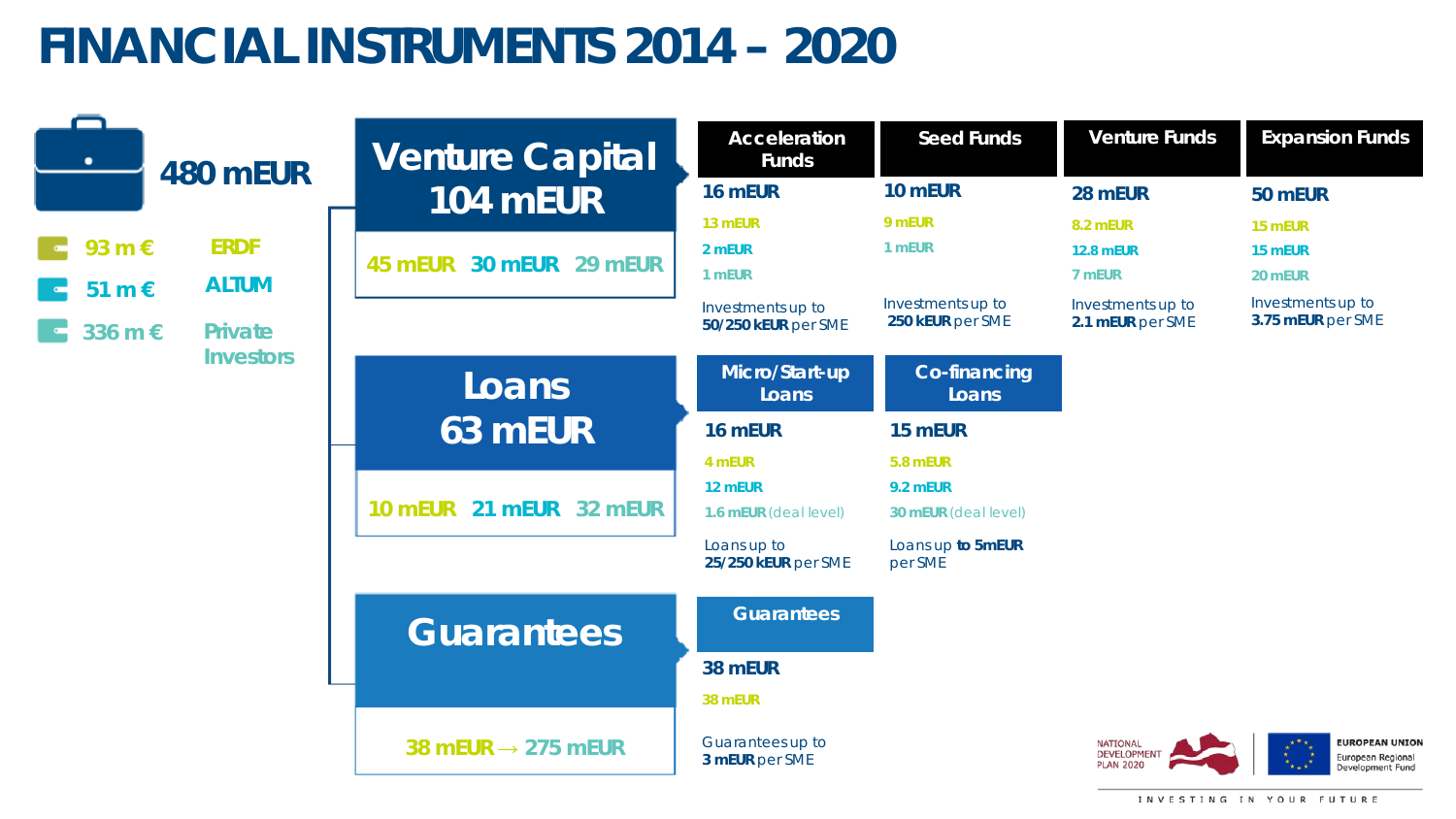### **PERFORMANCE**

| ٠                | <b>480 mEUR</b> | <b>Venture Capital</b>                                                                                                                                     | <b>Acceleration</b><br><b>Funds</b>              | <b>Seed Funds</b>                                                                                                                | <b>Venture Funds</b>                                      | <b>Expansion Funds</b>                                         |  |
|------------------|-----------------|------------------------------------------------------------------------------------------------------------------------------------------------------------|--------------------------------------------------|----------------------------------------------------------------------------------------------------------------------------------|-----------------------------------------------------------|----------------------------------------------------------------|--|
|                  |                 | <b>104 mEUR</b>                                                                                                                                            | 16 mEUR                                          | 10 mEUR                                                                                                                          | 28 mEUR                                                   | 50 mEUR                                                        |  |
|                  |                 |                                                                                                                                                            | 13 mEUR                                          | 9 mEUR                                                                                                                           | <b>8.2 mEUR</b>                                           | 15 mEUR                                                        |  |
| 93 m €           | <b>ERDF</b>     | 30 mEUR 29 mEUR<br>45 mEUR                                                                                                                                 | 2 mEUR<br>1 mEUR                                 | 1 mEUR                                                                                                                           | <b>12.8 mEUR</b><br>7 mEUR                                | 15 mEUR<br>20 mEUR                                             |  |
| 51 m $\epsilon$  | <b>ALTUM</b>    |                                                                                                                                                            | Investments up to                                | Investments up to                                                                                                                | Investments up to                                         | Investments up to                                              |  |
| 336 m €          | <b>Private</b>  |                                                                                                                                                            | 50/250 kEUR per SME                              | 250 kEUR per SME                                                                                                                 | 2.1 mEUR per SME                                          | 3.75 mEUR per SME                                              |  |
| <b>Investors</b> |                 | Loans                                                                                                                                                      | <b>Micro</b><br>Loans                            | Start-up<br>Loans                                                                                                                | <b>Co-Financing</b><br>Loans                              |                                                                |  |
|                  | 63 mEUR         | Loans for creation and/or growth of SMEs<br>Max 250kEUR<br>Max 25kEUR<br>Interest rate 6-8%<br>Interest rate 6-8%                                          |                                                  | Loans to SMEs together with commercial<br>banks, when own collateral is insufficient, low<br>equity relative to the enterprise's |                                                           |                                                                |  |
|                  |                 | 10 mEUR 21 mEUR 32 mEUR                                                                                                                                    | Period 5Y<br><b>Collateral private guarantee</b> | Period 10Y/15Y<br><b>Collateral private</b><br>guarantee /from 74% of<br>loan amount                                             | assets, and/or high credit risk                           |                                                                |  |
|                  |                 |                                                                                                                                                            | <b>Number of transaction: 535</b>                |                                                                                                                                  | <b>Number of transactions: 14</b>                         |                                                                |  |
|                  |                 |                                                                                                                                                            | Volume: 11.7 mEUR                                | Volume: 6.7 mEUR                                                                                                                 |                                                           |                                                                |  |
|                  |                 | <b>Guarantees</b>                                                                                                                                          | <b>Guarantees</b>                                |                                                                                                                                  |                                                           |                                                                |  |
|                  |                 | Guarantees to SMEs for creation and/or<br>growth of business when own collateral is<br>insufficient to attract the necessary amount<br>of credit resources |                                                  |                                                                                                                                  |                                                           |                                                                |  |
|                  |                 | 38 mEUR $\rightarrow$ 275 mEUR                                                                                                                             | Number of<br>transactions: 373                   |                                                                                                                                  | <b>NATIONAL</b><br><b>DEVELOPMENT</b><br><b>PLAN 2020</b> | <b>EUROPEAN UNION</b><br>European Regional<br>Development Fund |  |
|                  |                 |                                                                                                                                                            | Volume: 63 mEUR                                  |                                                                                                                                  | INVESTING IN YOUR FUTURE                                  |                                                                |  |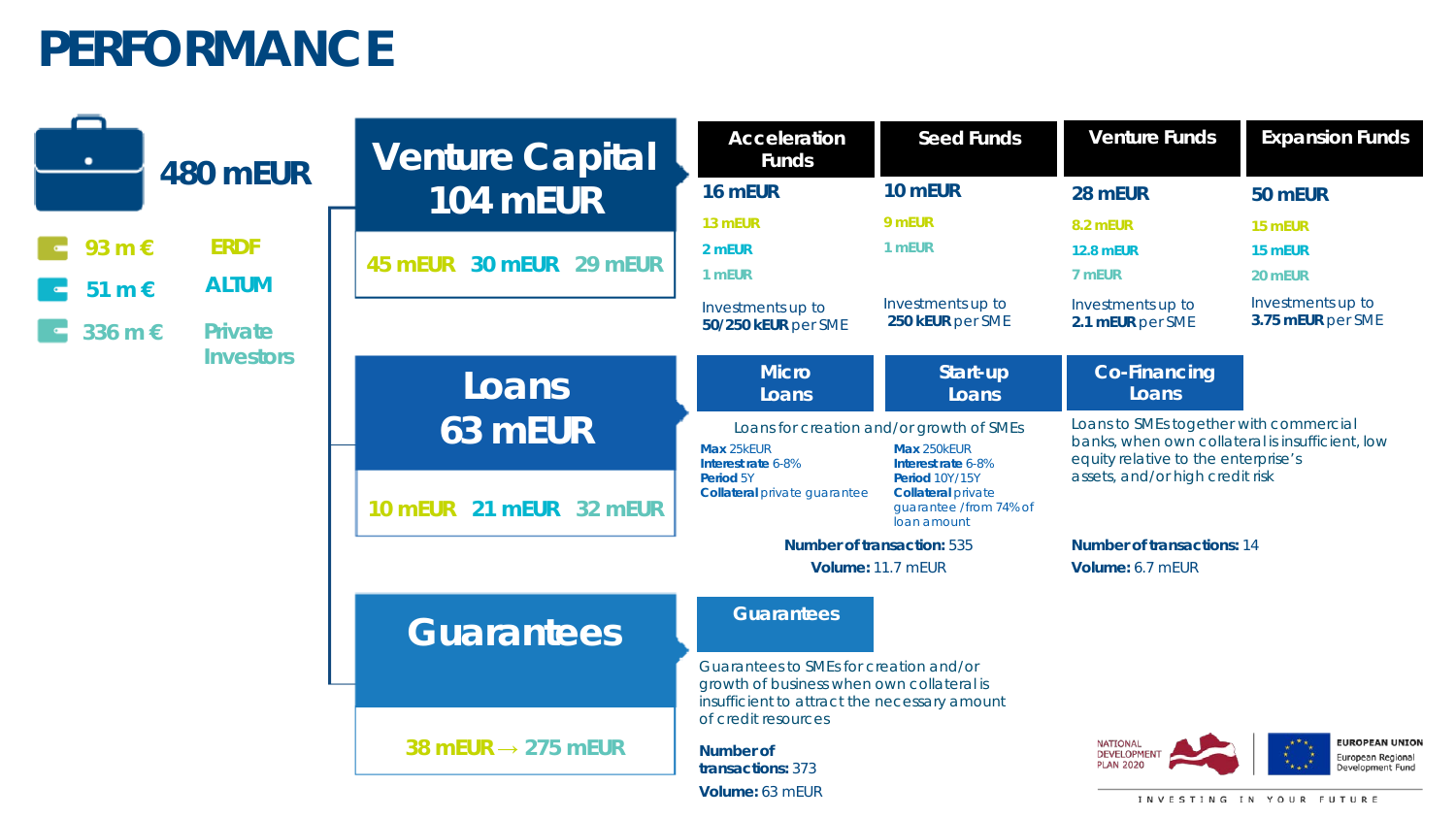## **IMPLEMENTATION OF FINANCIAL INSTRUMENTS (1)**



#### **MICRO/START UP LOANS**

- **+** there is no alternative similar financing at the start-up phase;
- **+** customer service individual approach / regional branches;
- **+** attractive terms: interest rate +/- 6.5%; low collateral requirements; working capital loan maturity: up to 5 years; investment loan maturity: 10/15 years;
- **-** time consuming and expensive application evaluation process;
- **-** creditworthiness assessment / without business experience;
- **-** challenge for SME is preparation of business plan, including proving the viability of a business idea;
- **-** Lack of mentor/funding for developing SME's capacity to apply for necessary funding.





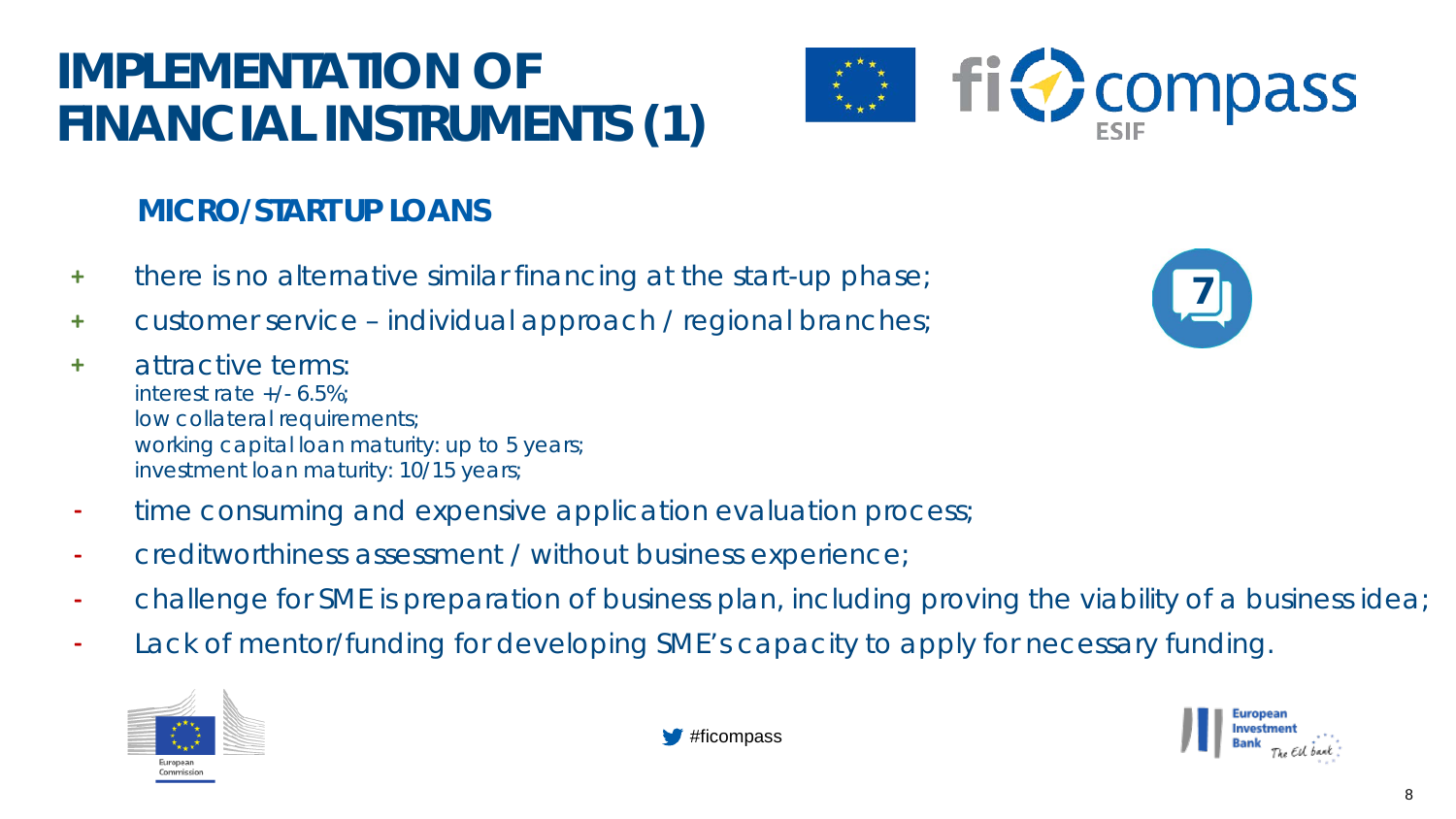## **IMPLEMENTATION OF FINANCIAL INSTRUMENTS (2)**



#### **INDIVIDUAL LOAN GUARANTEES**

- **+** leverage effect;
- **+** simple implementation process together with commercial banks;
- **+** a wide range of supported SMEs;
- **+** not an expensive product for SMEs;
- **-** Requirements of ESIF Regulations: restricted limits on management costs; complicated reporting requirements;
- **-** Lack of expert knowledge of governmental supervisory bodies of financial instruments in practice.







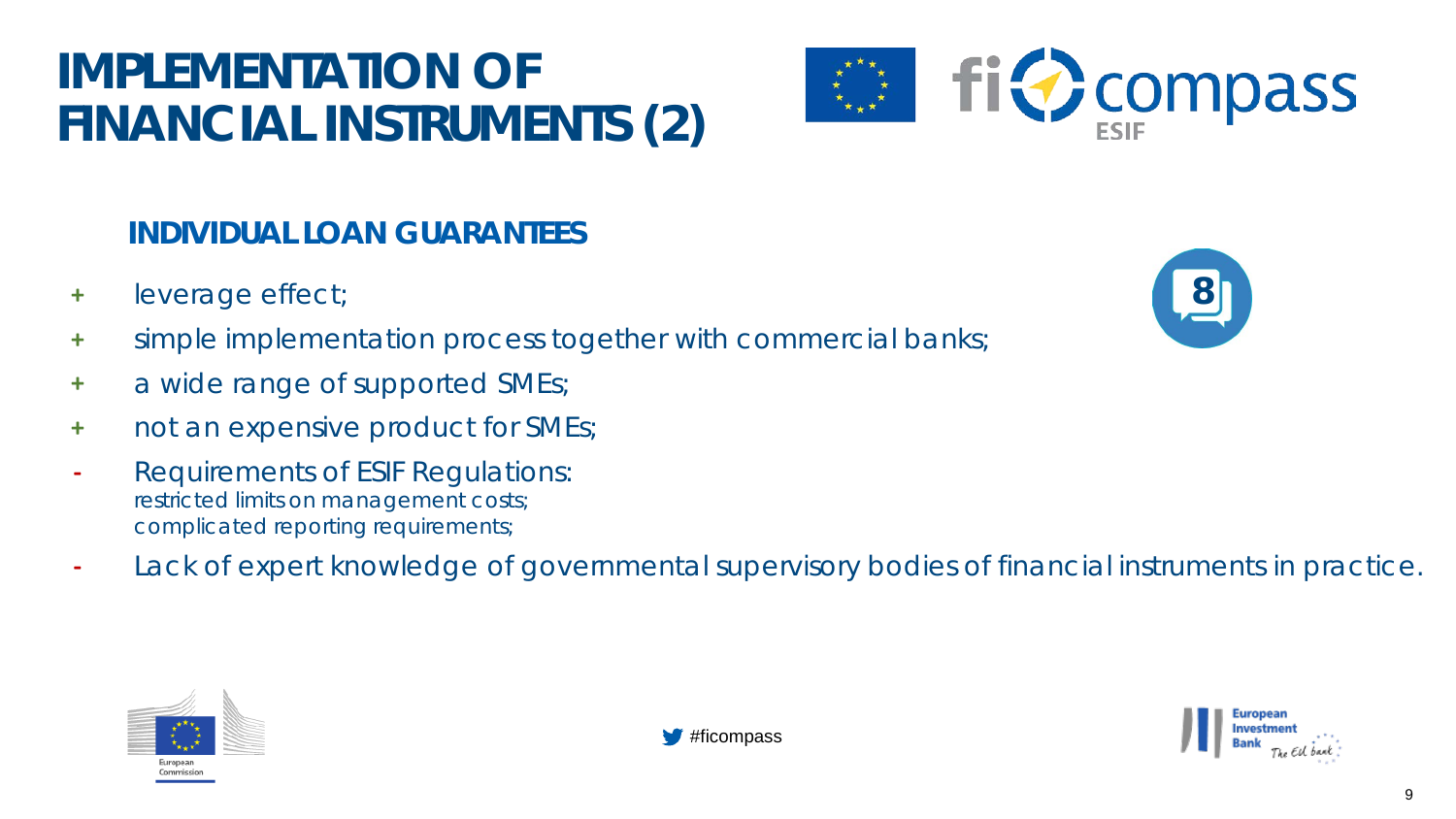## **IMPLEMENTATION OF FINANCIAL INSTRUMENTS (3)**





#### **CO-LENDING LOANS (MEZANINE LOAN)**

- **+** possibility to support large scale projects regardless of the phase of development of SMEs;
- **+** individual customer approach together with commercial banks;
- **+** attractive terms: grace period depending on project cash flow; low interest rate (same as bank); the next pledge rights after commercial banks.
- **+** not an expensive product for SMEs;
- **-** State aid regulation terms of regional aid are not appropriate for the loan programme;
- **-** time required for structuring each transaction;
- **-** slow ESIF programme implementation process.





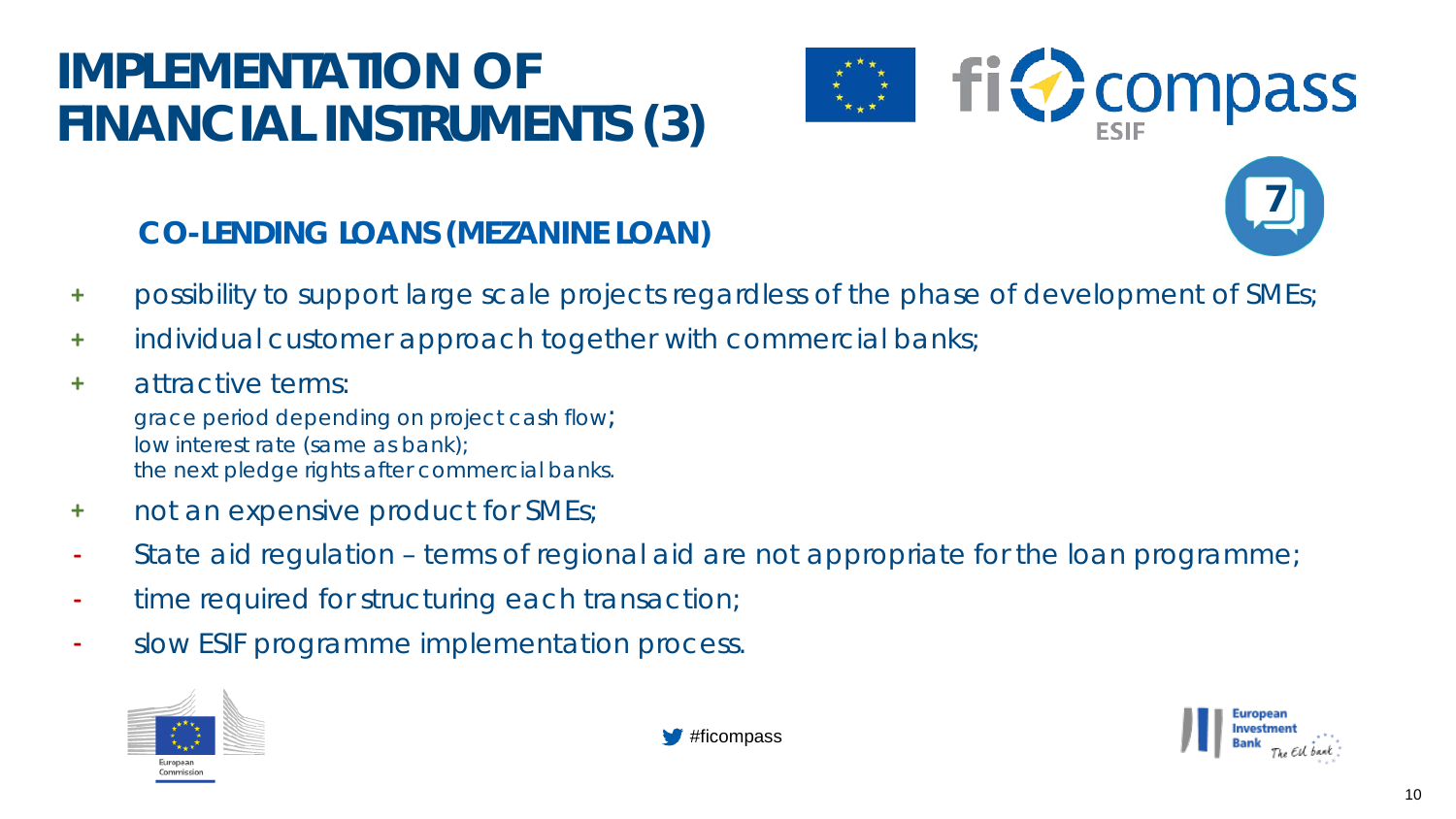## **IMPLEMENTATION OF FINANCIAL INSTRUMENTS (4)**







- **+** impact of Venture Capital financing on real economy;
- **+** smart money;
- **+** good balance between public money and private investors' investment;
- **-** challenges to attract private investors at the fund level;
- **-** selection of financial intermediaries takes a long time;
- **-** slow ESIF programme implementation process;
- **-** Making sure Fund managers understand and follow State aid requirements is challenging.



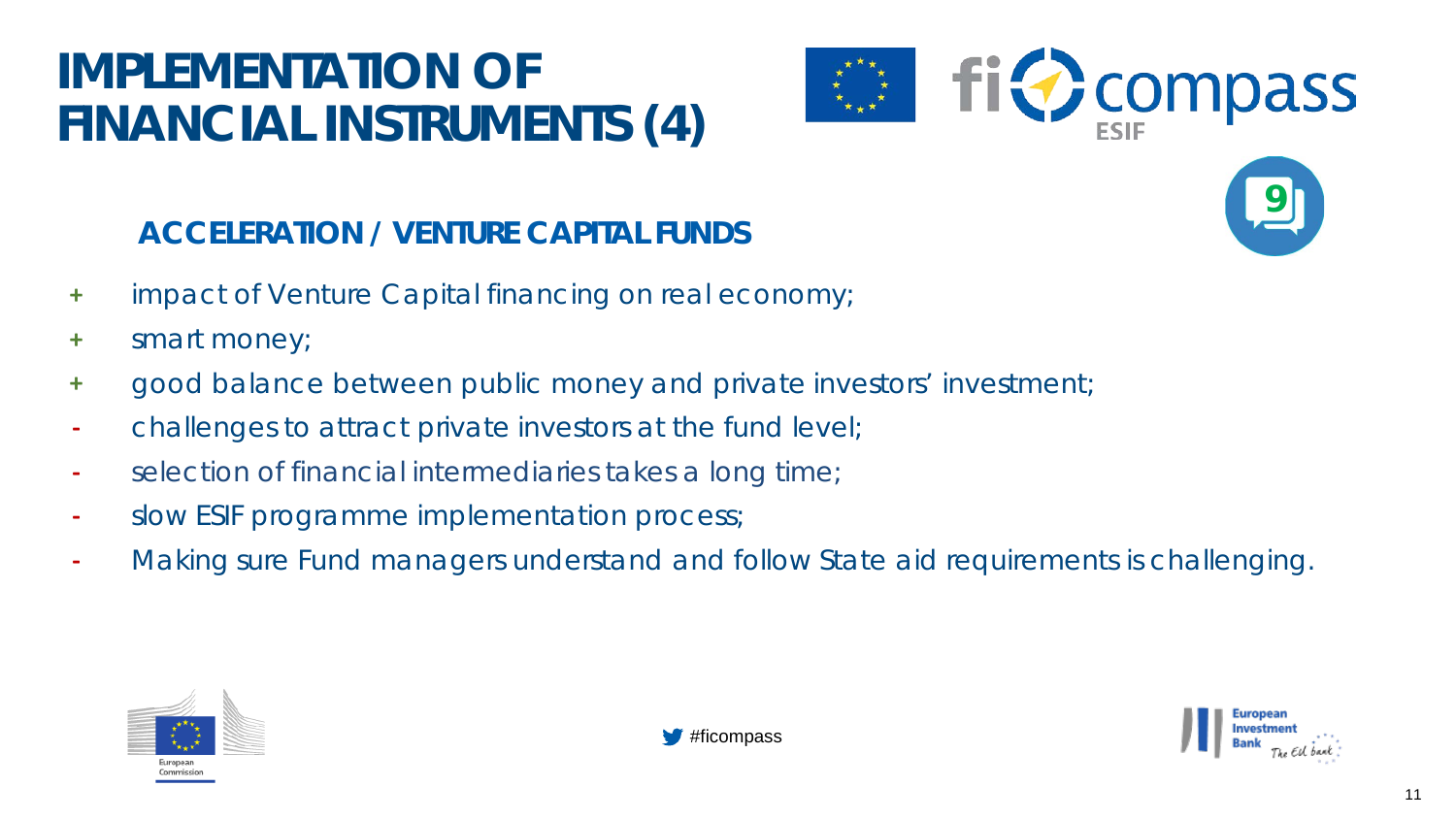#### **VENTURE CAPITAL FINANCIAL INSTRUMENTS**



The EU bank

| <b>VENTURE CAPITAL</b>                                                | <b>NUMBER OF</b>                 | PORTFOLIO VOLUME                                           |                                   | <b>INVESTMENT</b><br><b>TICKET SIZE</b><br><b>PERIOD</b> | <b>NUMBER OF SMES</b> |                                       |                                                |
|-----------------------------------------------------------------------|----------------------------------|------------------------------------------------------------|-----------------------------------|----------------------------------------------------------|-----------------------|---------------------------------------|------------------------------------------------|
| <b>FINANCIAL</b><br><b>INSTRUMENTS</b>                                | <b>FUNDS</b>                     | <b>EUR</b>                                                 |                                   |                                                          | <b>PROGRAM TARGET</b> | <b>BUSINESS PLAN</b><br><b>TARGET</b> |                                                |
| <b>ACCELERATION</b>                                                   | <u>r.</u>                        | PRE-SEED<br>9 600 000 EUR                                  | 10 - 50 KEUR                      | 3 years                                                  | 60                    | 150                                   |                                                |
| <b>FUNDS</b><br>THREE FUND MANAGERS                                   | X <sub>6</sub>                   | <b>SEED</b><br>6 750 000 EUR                               | 50 - 250 KEUR                     | 5 years                                                  |                       |                                       |                                                |
| <b>SEED &amp; VENTURE</b><br><b>FUNDS</b><br><b>TWO FUND MANAGERS</b> | $\blacksquare$<br>X <sub>4</sub> | SEED<br>10 000 000 EUR<br><b>VENTURE</b><br>28 000 000 EUR | 50 - 250 KEUR<br>$0,5 - 2,1$ mEUR | 5 years                                                  | 32 <sub>2</sub>       | 58                                    |                                                |
| <b>EXPANSION</b><br><b>FUNDS</b><br><b>TWO FUND MANAGERS</b>          | <u>r.</u><br>.<br>X <sub>2</sub> | <b>EXPANSION</b><br>50 000 000 EUR                         | 1 - 3,75 mEUR                     | 5 years                                                  | 16                    | 30                                    | <b>European</b><br>Investment<br>Bank<br>The C |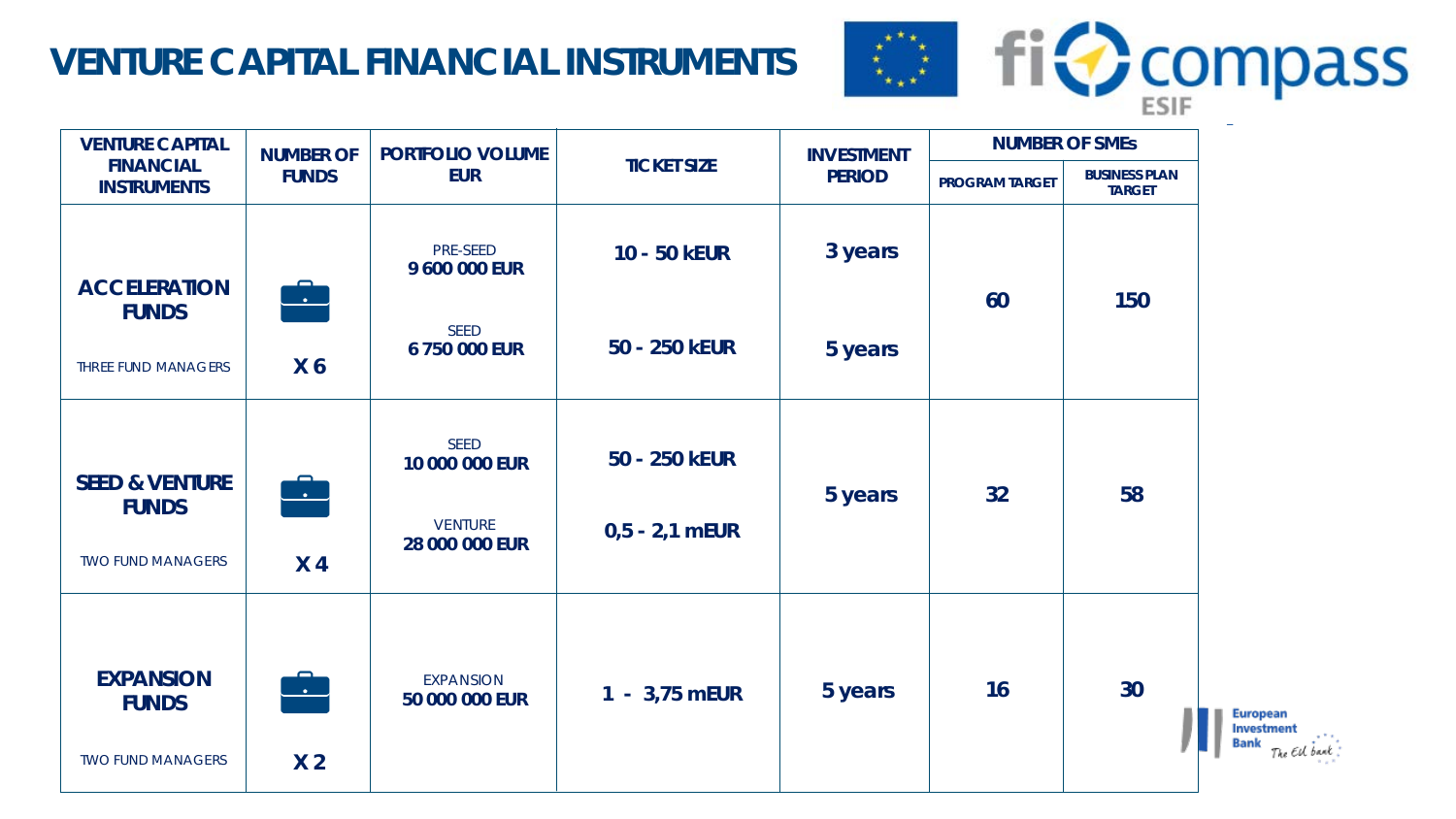

# **SWEET CONDITIONS FOR LP & GP (Acceleration)**

Distribution waterfall encourages private investments in Seed Funds

Commissio



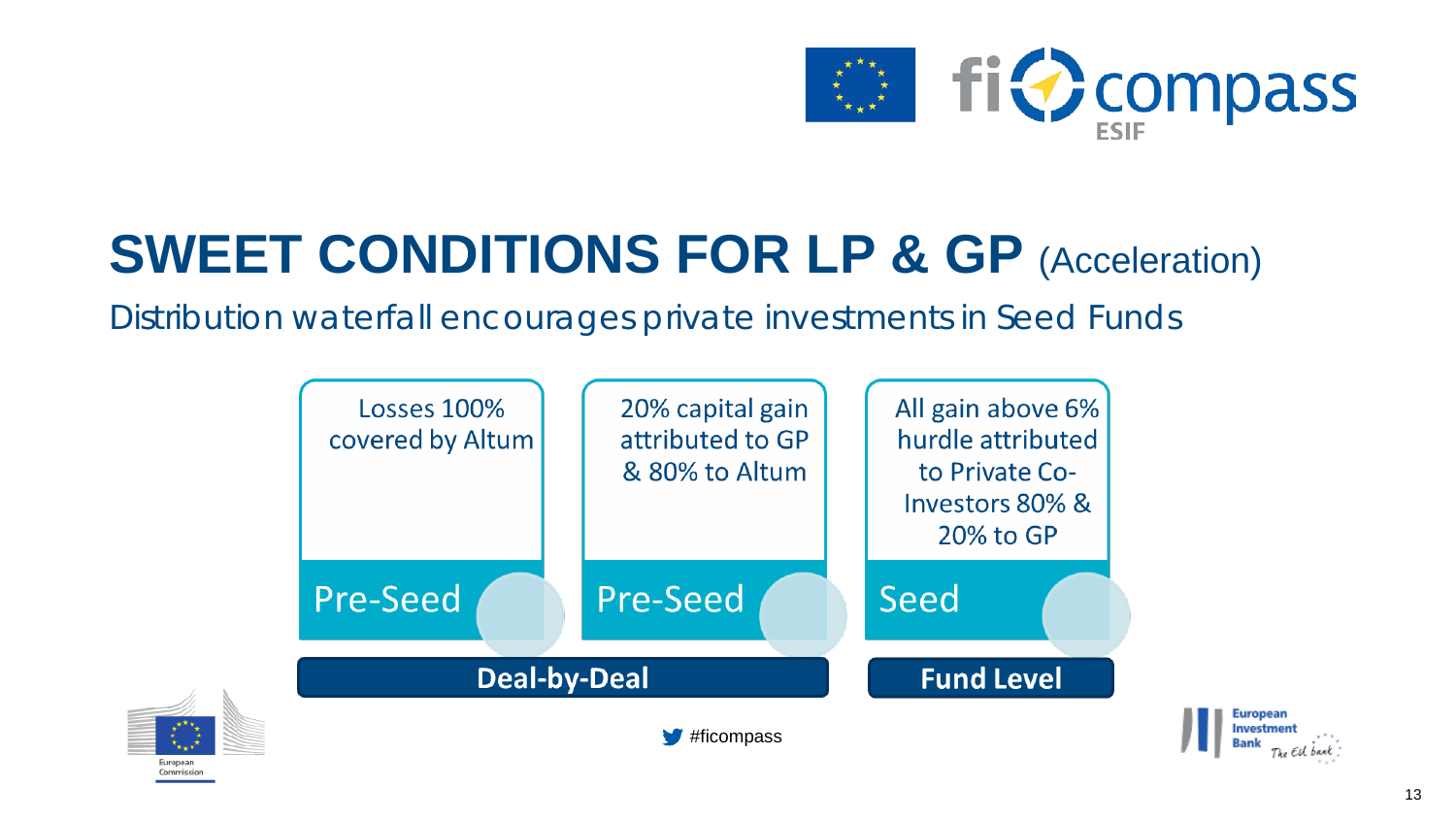# **ALTUM LESSONS LEARNED**



- Design flexible financial instruments;
- Define clear objectives for the implementation of the FIs;
- Prudent application of legal framework (MC rules, EC Regulations);
- Identification of operational risks;
- Planning the selection of financial intermediaries takes a long time…
- Importance of cooperation between all bodies involved in the FI.